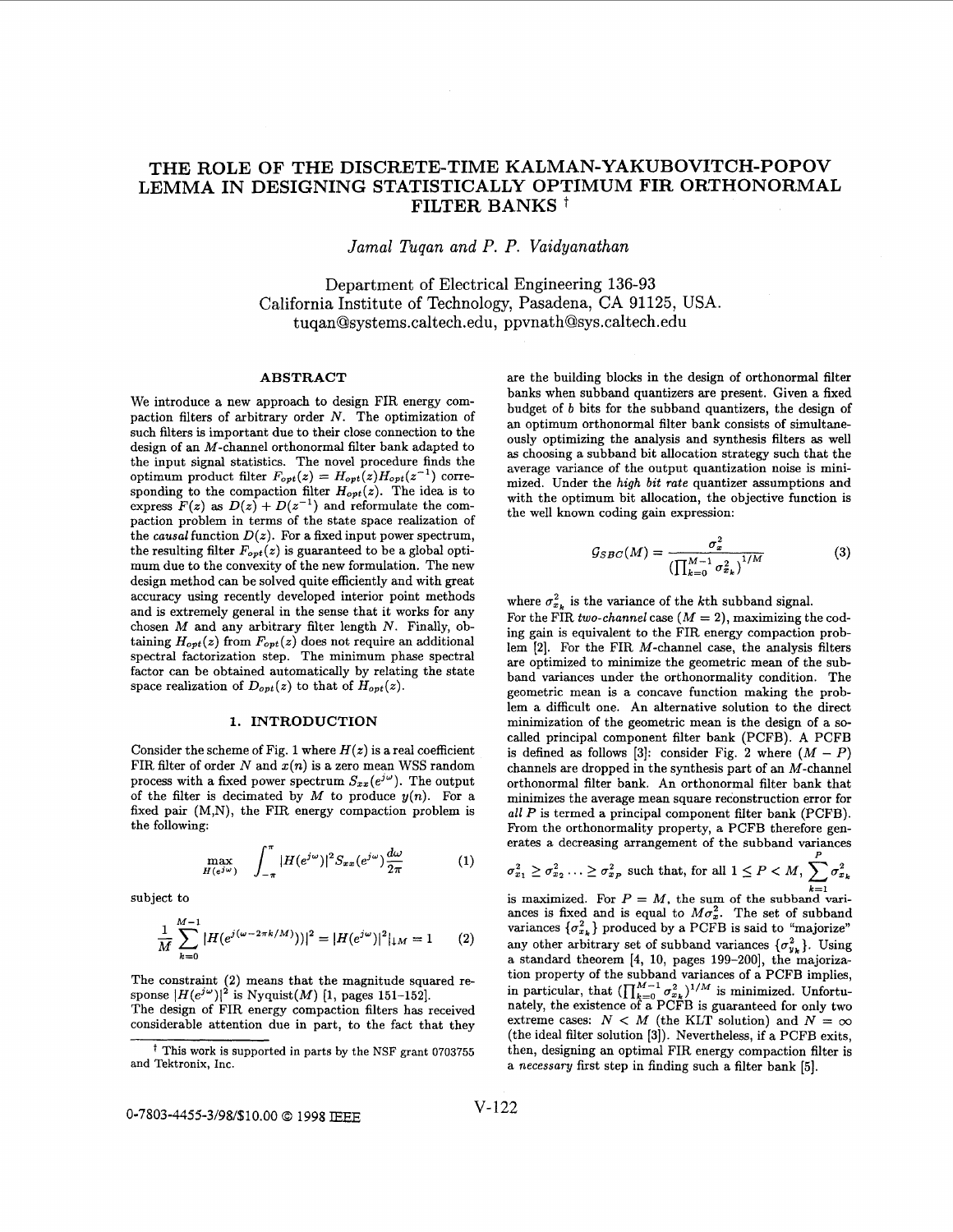## **2. THE PRODUCT FILTER FORMULATION**

From **(1)** and **(2),** we cau immediately observe that the optimum solution, if it exists, is only a function of  $|H(e^{j\omega})|^2$ . By denoting the product filter  $H(z)H(z^{-1})$  by  $F(z)$ , the output variance  $\sigma_y^2$  in (1) can be rewritten as

$$
\sigma_{y}^{2} = r(0) + 2 \sum_{n=1}^{N} f(n)r(n)
$$
 (4)

and the constraint **(2)** becomes

$$
f(Mn) = \delta(n) \tag{5}
$$

$$
F(e^{j\omega}) \ge 0 \quad \forall \ \omega \tag{6}
$$

where  $r(i)$  denotes the  $i^{th}$  autocorrelation coefficient of the input  $x(n)$ . The problem is now linear in the optimization variables  $f(n)$ ,  $n \geq 1$  at the expense of an additional constraint, namely equation (6) referred to **as** the positivity constraint. The positivity constraint has to be satisfied at each frequency  $\omega$  and is therefore equivalent to an infinite number of inequality constraints. The above formulation has a finite number of variables and an infinite number of constraints, hence the name semi-infinite programming (SIP). The semi-infinite program can be *approzimated* by *sampling* or *discretizing* the continuous frequency axis. We choose a finite set of discrete frequencies  $\{\omega_i, 0 \le i \le L\}$ , often uniformly spaced, and enforce the positivity constraint only at those frequencies. This approach was first suggested and analyzed in depth by Moulin et al. [6]. Other discretization methods can be also found in **[7,** 81. The main problem with the sampling approach is that we can no longer guarantee the positivity of *Fopt(z)* between the discrete frequencies, **no** *matter* how *large L is.* This, in turn, creates **an** infeasible spectral factorization step. Indeed, the discretized version is an outer approximation of the original SIP problem; its feasible set includes the feasible set of the original SIP problem. We show next, using the discrete-time Kalman-Yakubovitch-Popov lemma, that (6) can be satisfied over all  $\omega$  at the expense of  $N(N+1)/2$ additional variables.

#### **3. THE DISCREPE TIME KYP LEMMA**

Since  $F(z) = H(z)H(z^{-1})$ , the product filter is a two sided symmetric sequence and we can therefore write  $F(z)$  as  $D(z) + D(z^{-1})$ . The *causal* function  $D(z)$  completely characterizes  $F(z)$  and it is natural to wonder whether the positivity condition on  $F(e^{j\omega})$  can be reformulated in terms of some other condition(s) on  $D(e^{j\omega})$ . The answer turns out to be yes and is established by the well known discrete time positive real lemma (KYP lemma) **[9].** We start with this preliminary lemma.

Lemma 1. Discrete time positive real functions [9]. A square transfer matrix (function)  $D(z)$  whose elements are real rational functions analytic in  $|z| > 1$  is discrete positive real if, and only if, it satisfies all the following conditions :

poles of 
$$
D(z)
$$
 on  $|z| = 1$  are simple (7)

$$
D(e^{j\omega}) + D(e^{-j\omega}) \ge 0 \quad \forall \omega \text{ at which } D(e^{j\omega}) \text{ exists} \quad (8)
$$

Furthermore, if  $z_0 = e^{j\omega_0}$ ,  $\omega_0$  real, is a pole of  $D(z)$  and if **K** is the residue matrix of  $D(z)$  at  $z = z_0$ , the matrix  $Q = e^{-j\omega_0}$ K is hermitian positive semi definite.

Assume now that  $D(z)$  has the following state space realization :

$$
x(n+1) = A_d x(n) + B_d u(n)
$$
  

$$
y(n) = C_d x(n) + D_d u(n)
$$
 (9)

where  $A_d$  is  $N \times N$ ,  $B_d$  is  $N \times P$ ,  $C_d$  is  $L \times N$ , and  $D_d$ is  $L \times P$ . For our case,  $P = L = 1$ . Then, the following lemma can be established.

*Lemma 2. The discrete time KYP lemma* [9]. Let  $D(z)$ be a transfer matrix (function) with real rational elements that is analytic in  $|z| > 1$  with only simple poles on  $|z| =$ 1. Let  $(A_d, B_d, C_d, D_d)$  be a minimal realization of  $D(z)$ . Then,  $D(z)$  is discrete positive real if, and only if, there exist a real symmetric positive definite matrix *Pd* and real matrices  $W_d$  and  $L_d$  such that :

$$
P_d - A_d^T P_d A_d = L_d^T L_d \qquad (10)
$$

$$
C_d^T - A_d^T P_d B_d = L_d^T W_d^T \qquad (11)
$$

$$
D_d + D_d^T - B_d^T P_d B_d = W_d^T W_d \qquad (12)
$$

The above equalities **(10-12)** can be rewritten **as** the following matrix inequality :

above equalities (10-12) can be rewritten as the following matrix inequality:

\n
$$
\begin{bmatrix}\nP_d - A_d^T P_d A_d & C_d^T - A_d^T P_d B_d \\
C_d - B_d^T P_d A_d & D_d + D_d^T - B_d^T P_d B_d\n\end{bmatrix} \succeq 0 \tag{13}
$$

where the notation  $\succeq$  indicates that the above matrix should be positive semi-definite. Equation **(13)** represents therefore an equivalent condition for the positivity constraint. Assume now that  $D(z)$  is implemented in a direct form structure with the following state space representation:

$$
A_d = \begin{bmatrix} 0 & I \\ 0 & 0 \end{bmatrix}, B_d = \begin{bmatrix} 0 \\ 0 \\ \vdots \\ 1 \end{bmatrix}
$$
  

$$
C_d = [f(N) \dots f(1)], D_d = \frac{1}{2}
$$
 (14)

Clearly, this state space realization is minimal since the number of delay elements is equal to the degree of  $D(z)$ . Then, the objective function becomes:

$$
C_d \ \mathbf{R}^T \tag{15}
$$

where  $\mathbf{R}^T = [r(N) \dots r(1)]^T$  and the Nyquist constraint can be written **as** a linear equality constraint:

$$
Q C_d^T = 0 \tag{16}
$$

where *0* is the zero vector and Q is a diagonal matrix with diagonal elements  $\in \{0,1\}$ . The positions of the unity elements are determined by N and M. For example, for  $N = 5$ and  $M = 2$ , the diagonal elements are  $\{0 1 0 1 0\}$ . Summarizing, we can represent the positivity constraint **as** a "linear" matrix inequality (LMI) whose entries are affine functions of the variables  $P_d$  and  $C_d$ , and the Nyquist constraint as an equality constraint on  $C_d$ .

It is important to notice the differences between several variations of the same problem. The FIR energy compaction problem, expressed in terms of the filter  $H(z)$ , is a non linear *non conwez* optimization problem. The product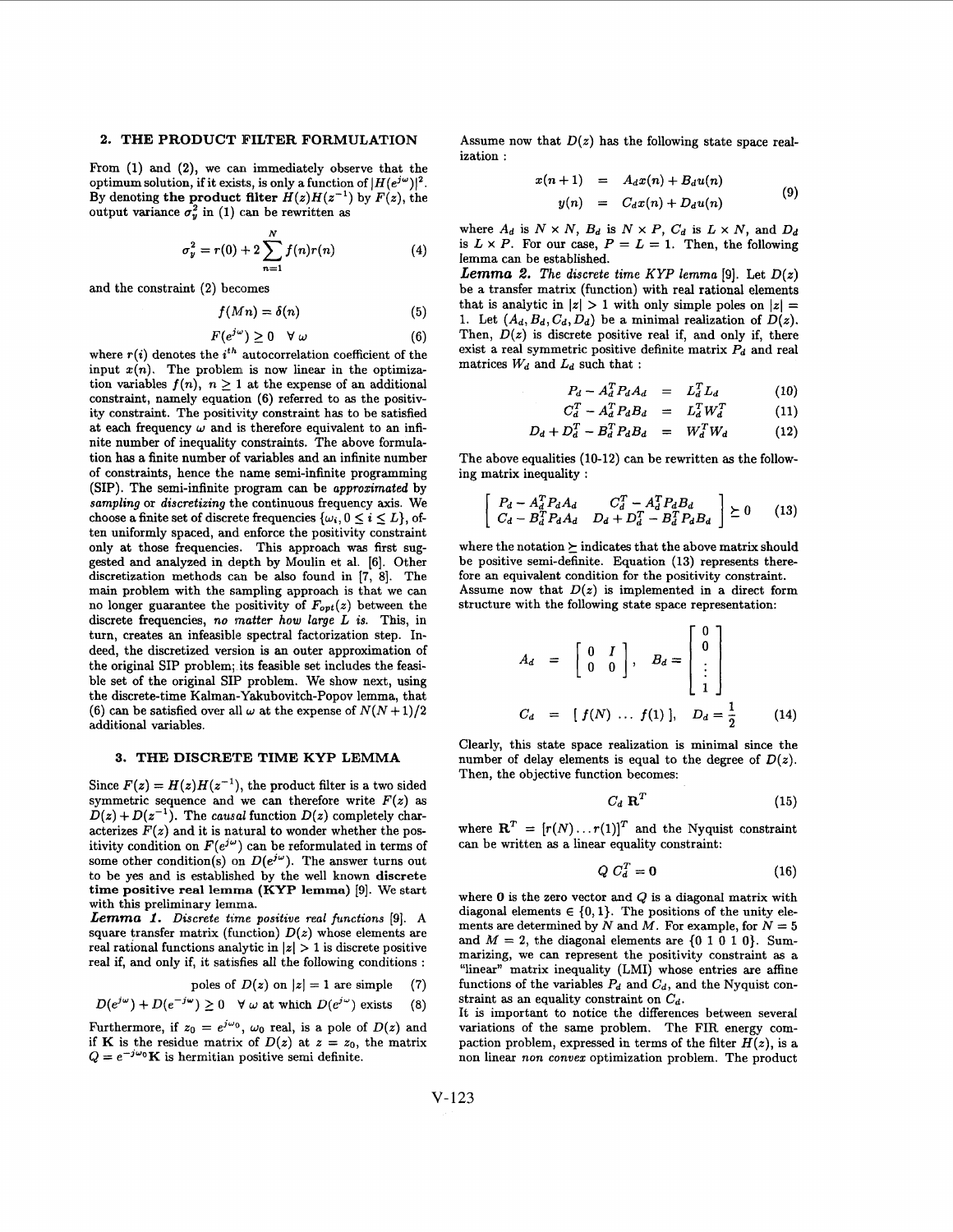filter formulation is a semi-infinite, linear and convex problem. The discretized product filter formulation is linear, convex, and can be solved using standard linear programming problem but is an *approximation* of the original SIP. The state space formulation, proposed in this paper, is non linear, convex and *semi-definite.* Using the rationality of  $F(z)$ , the infinite set of inequality constraints are replaced by a (finite dimensional) positive semi definite constraint **(13)** with the auxiliary variable *P,* permitting the theoretical solution to be found.

The optimization problem described by **(15), (13)** and **(16)**  is a maximization problem in the in the variable vector  $C_d$ and a feasibility problem in the matrix  $P_d$ . In principle, we can obtain a global optimum  $C_{d_{opt}}$  and a feasible matrix  $P_d$ and, then, spectral factorize  $F_{opt}(z)$  to obtain  $H_{opt}(z)$ . It turns out however that the spectral factorization step can be completely avoided by writing the state space representation of the *minimum phase spectral factor, Hmjn(z),* in terms of the matrices  $A_d$ ,  $B_d$ ,  $C_d$ ,  $D_d$  and a particular  $P_d$ , namely the minimum element  $P_{d_{min}}$  of the convex set of positive definite matrices satisfying equation **(13)** and **(16).**  This is established in the next section.

#### **4. THE MINIMUM PHASE SPECTRAL FACTOR**

*Definition.* **[IO,** pages **469-4761** *Minimum element.* We say that  $P_{d_{min}} \in S$  is a minimum element of  $S$  with respect to the (strict) generalized inequality  $\preceq (\prec)$  if for every  $P \in$ S we have  $P_{d_{min}} \leq (\prec)P$ . Note that  $P_{d_2} \succeq P_{d_1}$  is equivalent to  $P_{d_2}-P_{d_1}$  is positive semi definite. If a set has a minimum element, this element is unique.

**Theorem.** [11] Assume that  $D(z)$  satisfies the discrete time KYP lemma with a minimal realization  $(A_d, B_d, C_d, \bar{B}_d)$ Then, the minimum phase spectral factor  $H_{min}(z)$  of  $F(z)$ can be expressed in the form: *Dd).* In particular,  $F(e^{j\omega}) = D(e^{j\omega}) + D(e^{-j\omega}) \ge 0 \forall \omega$ .

$$
H_{min}(z) = W_d + L_d^T (zI - A_d)^{-1} B_d \tag{17}
$$

where

$$
W_d = (D_d + D_d^T - B_d^T P_{min} B_d)^{1/2}
$$
 (18)

$$
L_d^T = \frac{(C_d^T - A_d^T P_{min} B_d)}{(D_d + D_d^T - B_d^T P_{min} B_d)^{1/2}} \tag{19}
$$

and  $P_{d_{min}}$  is the minimum element in the convex set of symmetric positive definite matrices satisfying the LMI **(13)**  and the Nyquist constraint **(16).** 

*Corollary.* [11] Assume that  $D(z)$  is implemented in a direct form structure with the state space representation given in (14). The minimum phase spectral factor  $H_{min}(z)$ of  $F(z)$  is then given by:

$$
H_{min}(z) = \frac{1}{\sqrt{1 - p_{d_{min}}(N, N)}} \{1 - p_{d_{min}}(N, N) + (f(1) - p_{d_{min}}(N - 1, N))z^{-1} + \dots - p_{d_{min}}(N - M, N)z^{-M} + \dots + f(N)z^{-N}\}
$$
(20)

Since  $A_d$ ,  $B_d$  and  $D_d$  are already fixed by the choice (14),  $H_{min}(z)$  is automatically obtained once the program returns  $C_d$  and  $P_{d_{min}}$ . We can include  $P_d$  in the objective function  $(15)$  but minimizing  $P_d$  directly will produce a vector valued objective function. Instead, we minimize a scalar valued function of *Pd* using the following observation.

*Observation 1.* Assume that  $P_{d_{min}}$  is the minimum element in the convex set of symmetric positive definite matrices satisfying the LMI and Nyquist constraints **(13)** and (16). Then,  $P_d = P_{d_{min}}$  if and only if  $Tr(\mathbf{W}P_d)$  is minimum for every diagonal positive semi-definite matrix **W.** 

# **5. THE FINAL FORMULATION**

The optimization problem reduces to the following final form:

$$
\max_{C_d, P_d} C_d \mathbf{R}^T - Tr(\mathbf{W} P_d) \tag{21}
$$

where  $\mathbf{R}^T = [r(N) \dots r(1)]^T$  and **W** is a diagonal positive semi definite weight matrix subject to

$$
\begin{bmatrix}\nP_d - A_d^T P_d A_d & C_d^T - A_d^T P_d B_d \\
C_d - B_d^T P_d A_d & D_d + D_d^T - B_d^T P_d B_d\n\end{bmatrix} \succeq 0 \tag{22}
$$

$$
Q C_d^T = \mathbf{0} \tag{23}
$$

This final formulation is therefore a maximization problem in the variable vector  $C_d$  and a minimization problem in the matrix *Pd.* 

*Observation 2.* The optimization problem **(21), (22)** and  $(23)$  is a convex program in the variables  $C_d$  and  $P_d$ .

The above formulation is therefore a convex multi-objective optimization problem for which any local solution is also a global one. The weight matrix *W* is included in the objective function **(21)** because, unlike the formulation in section **3,** we now have two *competing* objectives. The idea is to choose the weight matrix so that optimality of  $C_d$  is never compromised, i.e., in order to prohibit  $Tr(\mathbf{W}P_d)$  from becoming the dominant factor in **(21).** The particular choice of the trace function was intentional in order to use *semi definite programming.* Semi definite programs can be solved very efficiently both in theory and practice **[12].** Two different programs are currently available at our web cite: the first one is written by Vandenberghe and Boyd **[13]** and uses a particular primal-dual interior point method. The second one uses the **MATLAB LMI** toolbox that implements the projective algorithm of Nesterov and Nemirovskii **[14].** For more details, the reader is referred to **[ll]** and our home page at *[http://www.systems.](http://www.systems) caltech. edu/tuqan.* 

#### **6. EXAMPLE**

**Multiband AR(5) process.** Assume that the input  $x(n)$ is a zero mean **AR(5)** process with a multiband power spectrum (dashed curve in Fig. **3).** The magnitude squared responses  $|F_{opt}(e^{j\omega})|^2$  for  $N = 7$ , 17 and 27 and  $M = 3$ are shown in Fig. **3.** The compaction gains are **1.867, 2.007**  and **2.045** respectively. Note that the compaction gain is upper bounded by  $M = 3$ . We have chosen to set  $W = \alpha I$ and  $\alpha = 10^{-6}$ . Although there is no formal proof that this particular choice of *W* will work for all inputs, we never had to change this setting over all the examples we have tried. The reader is referred to **[2, 111** for more numerical results.